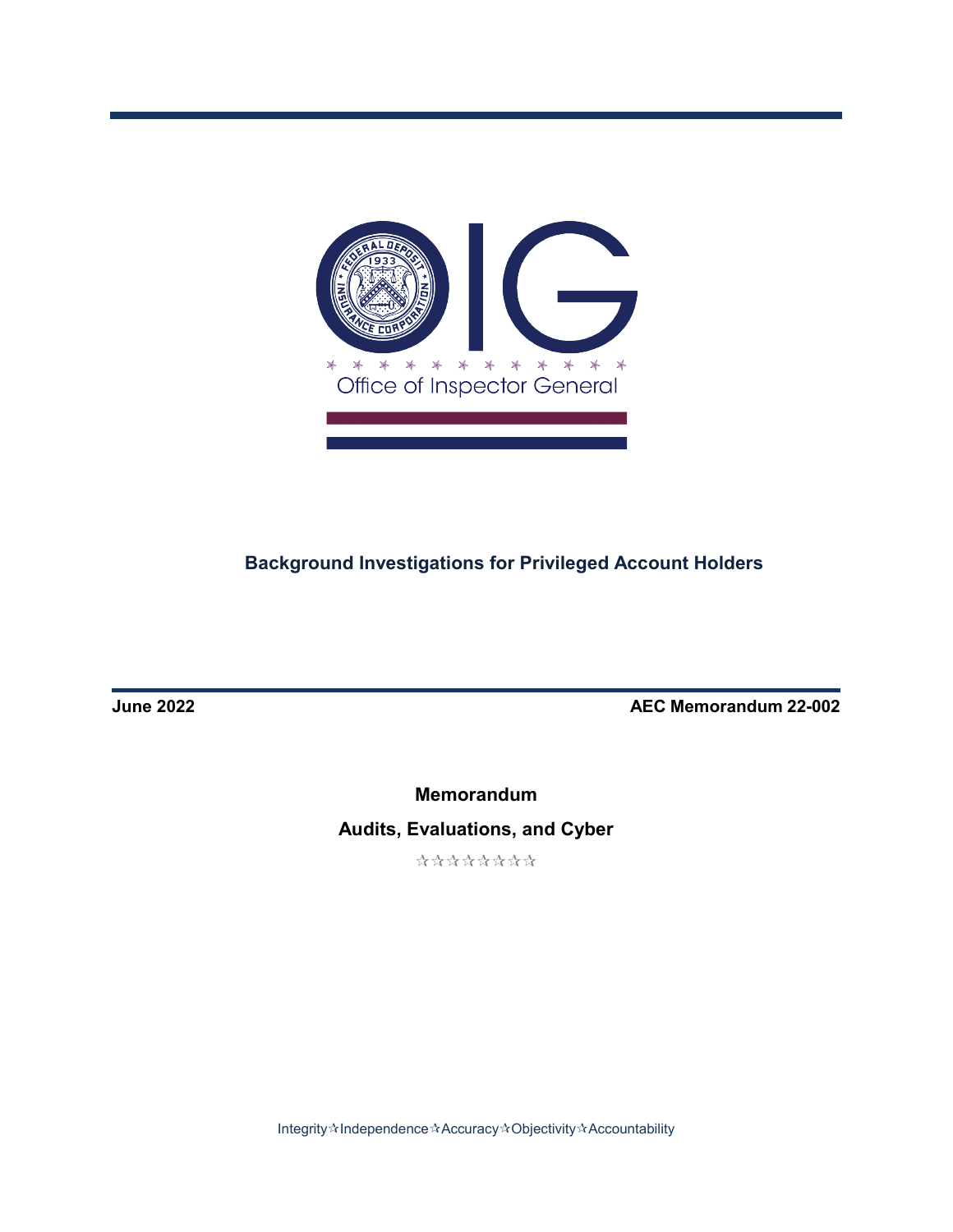

| Date:                 | June 22, 2022                                                                                                           |
|-----------------------|-------------------------------------------------------------------------------------------------------------------------|
| <b>Memorandum To:</b> | Sylvia W. Burns<br>Chief Information Officer and Chief Privacy Officer                                                  |
|                       | Daniel H. Bendler<br>Deputy to the Chairman and Chief Operating Officer                                                 |
| From:                 | /Signed/<br>Terry L. Gibson<br>Assistant Inspector General for Audits, Evaluations, and Cyber                           |
| Subject:              | Management Advisory Memorandum   Background<br>Investigations for Privileged Account Holders   AEC<br>Memorandum 22-002 |

During the course of our ongoing audit of security controls over the Federal Deposit Insurance Corporation's (FDIC) Windows Active Directory, we identified concerns warranting urgent attention.<sup>[1](#page-1-0)</sup> We found that the FDIC does not have adequate controls to ensure that certain contractors and employees who require privileged access to FDIC information systems and data have background investigations (BI) commensurate with appropriate determinations of risk.

#### **Background**

The Office of Management and Budget Circular A-130 requires that agencies implement access control policies for information resources that ensure individuals have the appropriate background investigation conducted prior to granting access.

The FDIC's Personnel Security and Suitability Program (PSSP) is designed to ensure that its employees and contractor personnel (contractors) meet applicable Federal security and suitability requirements allowing for the successful execution of the FDIC's mission. The effectiveness of the FDIC's PSSP is important to ensure that FDIC employees and contractors are properly screened and investigated before being granted access to information systems and entrusted with sensitive or confidential information.

<span id="page-1-0"></span> <sup>1</sup> While the audit is being conducted in accordance with Generally Accepted Government Auditing Standards (Yellow Book), the work covered by this Memorandum was performed in accordance with the Council of the Inspectors General on Integrity and Efficiency's Quality Standards for Federal Offices of Inspector General (Silver Book). These quality standards include independence, analysis, evidence review, indexing and referencing, legal review, and supervision. See also, the Pandemic Response Accountability Committee Agile Products Toolkit https://www.pandemicoversight.gov/media/file/agileproducts-toolkit0pdf.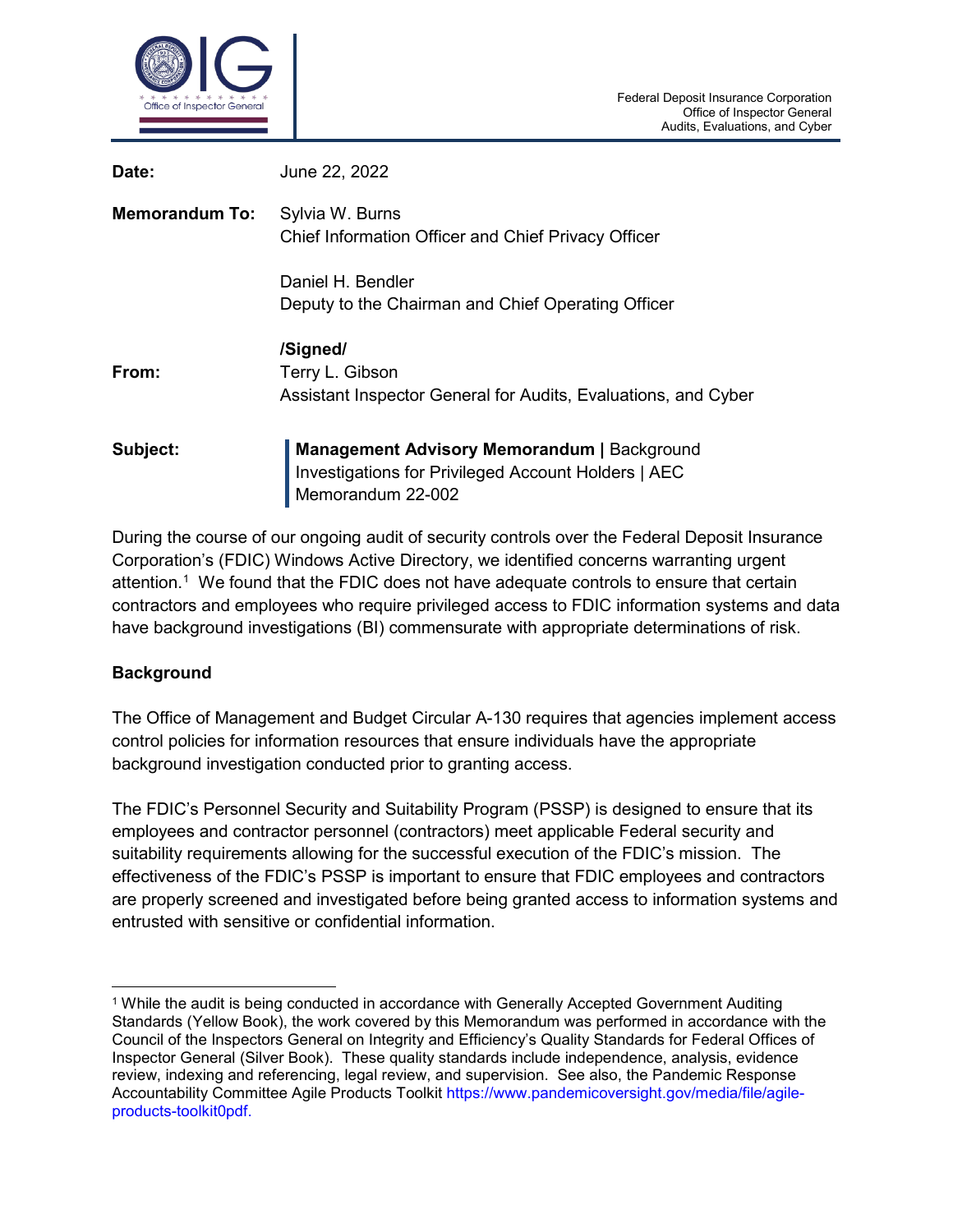#### *Employee Background Investigations*

To support the PSSP, the FDIC Directive 2120.1, *Personnel Security and Suitability Program for Applicants and Employees*, requires that each FDIC position be evaluated and assigned a risk designation commensurate with the position's duties and responsibilities. Based on this risk designation, the FDIC must conduct an appropriate BI. This Directive also requires that Information Security Managers (ISM) within FDIC Divisions and Offices ensure that the assigned risk designation is consistent with the position's access to information technology (IT) systems and data. $^2$  $^2$  To assign the appropriate risk designation level, the ISM utilizes the Position Designation Tool compiled by the Office of Personnel Management (OPM).

The FDIC's Personnel Security Guide for Employee Background Investigations describes three risk levels for IT-related positions (low, moderate, and high) and related impacts. A "high risk" level has the potential for exceptionally serious impact involving duties especially critical to the FDIC's mission, with broad scope and authority and with major program responsibilities that affect a major computer/automated data processing (ADP) system(s). A "moderate risk" has the potential for moderate to serious impact involving duties of considerable importance to the FDIC's mission with significant program responsibilities that affect large portions of a computer/ADP system(s). A "low risk" has the potential for impact involving duties of limited relation to the FDIC's mission through the use of a computer/ADP system(s).

### *Contractor Background Investigations*

The FDIC Directive 1610.02, *Personnel Security and Suitability Program for Contractors and Contractor Personnel*, requires that all contractors be subject to a BI commensurate with the risk designation for the position. $^3\,$  $^3\,$  $^3\,$  According to FDIC Directive 1610.02, the FDIC assigns contractors to one or more labor categories or areas of functional responsibility with an assigned risk designation level(s). When a contractor performs in more than one labor category or area of functional responsibility and the assigned risk designation levels are not the same, the FDIC applies the highest risk designation level to the individual.

Program Managers and Oversight Managers are responsible for determining the risk designations related to contractor labor categories and areas of functional responsibility. ISMs and the FDIC's SEPS review and approve these risk designations.<sup>[4](#page-2-2)</sup> The FDIC's SEPS

<span id="page-2-0"></span> <sup>2</sup> FDIC Form 1600/11, *Position Designation Record*, is completed and signed by a manager/supervisor. ISMs then review the risk designation level, and the Security and Emergency Preparedness Section (SEPS) conducts a review to approve or reject the risk designation for each position.

<span id="page-2-1"></span> $3$  The FDIC has established low, moderate, and high risk designation criteria for contractors similar to that of its employees. FDIC Directive 1610.02 provides details regarding the risk designation levels for contractors associated with various functional responsibilities.

<span id="page-2-2"></span><sup>4</sup> FDIC Form 1600/17, *Contractor Risk Level Record*, is completed and signed by a Program Manager or Oversight Manager. The ISMs then conduct a risk level review and either concur or adjust the risk designation. SEPS conducts a review to approve or reject the risk designation for each position.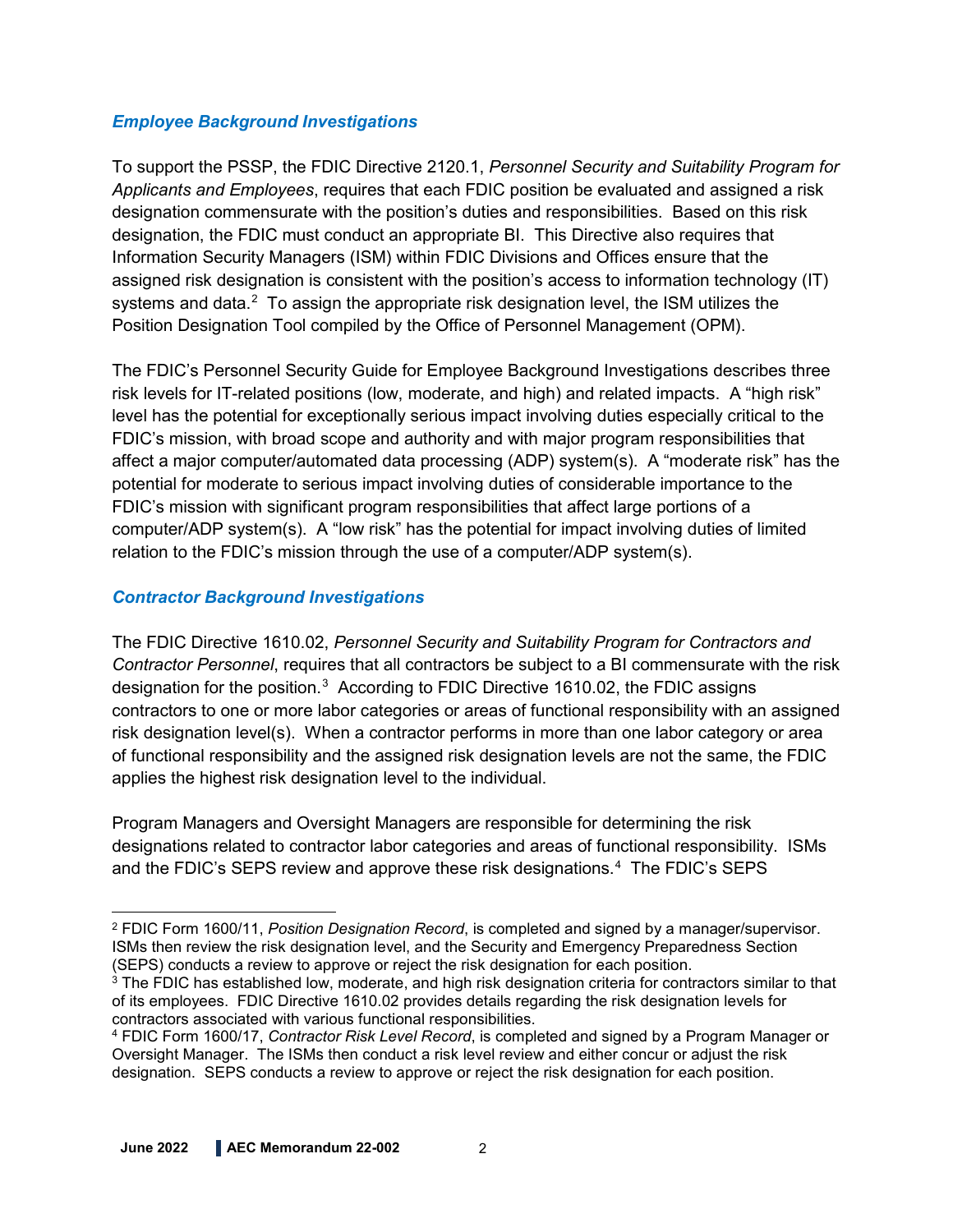Personnel Security Procedures Guide for Contract Officers and Oversight Managers provides further guidance for assessing risk designations associated with contractors.

## *Privileged Accounts*

The FDIC assigns privileged accounts to employees and contractors to administer IT resources, such as workstations, servers, and the FDIC's Active Directory. A privileged account holder may have access and authority to control and monitor systems, and perform administrative functions that ordinary users are not authorized to perform. $^5\,$  $^5\,$  $^5\,$  For example, a privileged user may have the ability to modify, delete, or change data, and may have the ability to change configuration settings on servers that contain sensitive FDIC data. The FDIC does not require a "high risk" designation level for all privileged account holders.

### **Results of Work Performed to Examine BIs for Privileged Account Holders**

During the course of our ongoing audit of the FDIC's Active Directory, we reviewed 144 privileged account holders to determine whether the FDIC conducted BIs commensurate with the position risk designation levels (low risk, moderate risk, or high risk) recorded in the FDIC's personnel system, Corporate Human Resources Information System (CHRIS); and whether the BIs for these privileged account holders were favorably adjudicated and if not, whether their privileged access was removed in a timely manner.<sup>[6](#page-3-1)</sup> We found that:

• BIs initiated and/or completed by the FDIC matched the information in the FDIC's personnel system with one exception. For one privileged account holder, the FDIC had not conducted a BI commensurate with the risk designation level in CHRIS. We notified the FDIC that the employee had a moderate BI that did not match the high risk designation level in CHRIS. In response, the FDIC informed the OIG that this employee had the appropriate BI level for their privileged access. Upon further inquiry, however, we learned the employee did not have the appropriate BI for their assigned position. Specifically, the employee was hired as an IT Specialist in June 2020 and placed on a position description (PD) with a moderate risk designation. On February 28, 2021, the FDIC reassigned the employee to a PD with a high risk designation. However, the FDIC did not properly initiate the required upgrade to the employee's BI from a moderate to high until October 2021. The FDIC had originally initiated the upgrade in March 2021, but due to an administrative error on the associated forms, the upgraded BI was

<span id="page-3-0"></span> $\overline{a}$ <sup>5</sup> The Cybersecurity Act defines a privileged user as "a user who has access to system control, monitoring, or administrative functions." Cybersecurity Act § 406 (a)(5).

<span id="page-3-1"></span><sup>6</sup> In January 2021, we issued an OIG evaluation report on *[The FDIC's Personnel Security and Suitability](https://www.fdicoig.gov/sites/default/files/publications/EVAL-21-001.pdf)  [Program](https://www.fdicoig.gov/sites/default/files/publications/EVAL-21-001.pdf)*. We determined that the FDIC's PSSP was not fully effective in ensuring that: (1) preliminary background investigations were completed in a timely manner; (2) background investigations were ordered and adjudicated commensurate with position risk designations; and (3) re-investigations were ordered within required timeframes. This evaluation did not review BIs specific to privileged account holders.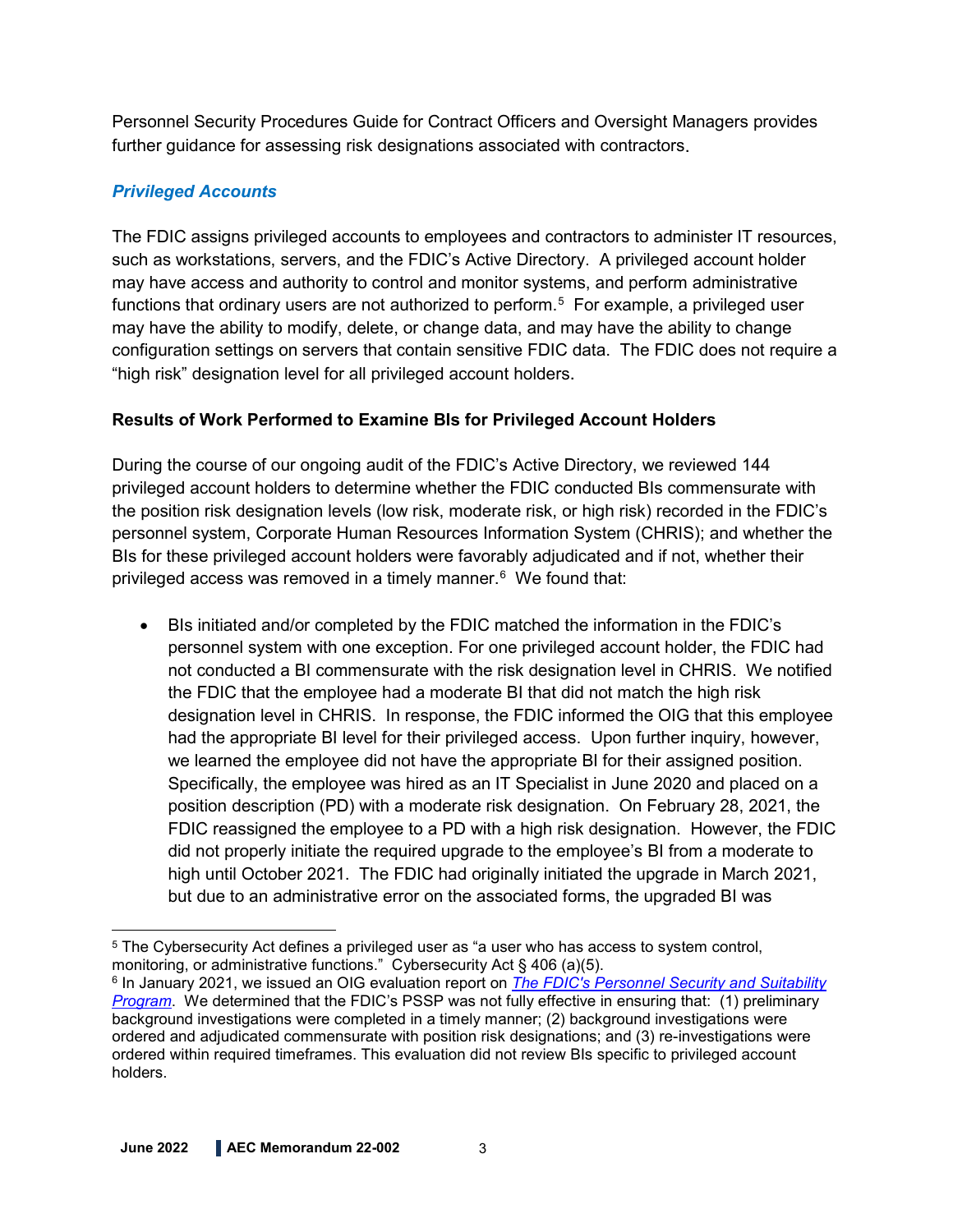processed at the same moderate risk level and closed. [7](#page-4-0) In October 2021, the FDIC questioned the discrepancy between the employee's BI and risk designation level and took action with a new request for an upgraded BI. The FDIC favorably adjudicated the employee on June 1, 2022.<sup>[8](#page-4-1)</sup> The employee had privileged access to FDIC's systems and data for approximately 15 months (February 28, 2021- June 1, 2022) between the time the FDIC assigned the employee to a PD with a high risk designation and favorably adjudicated the BI.

• Privileged account holders were favorably adjudicated with one exception. Specifically, we found that the FDIC had conducted a preliminary BI for a contract employee in February 2021 and granted access to a privileged account in April 2021. However, the BI was not adjudicated until November 2021, and the adjudication was unfavorable at that time. Based on the adjudication, the FDIC ceased the privileged access and terminated the contractor consistent with its policies and procedures. The contractor had access to privileged accounts for approximately 7 months while the BI was being adjudicated.

### **Concerns Related to Ensuring Appropriate BIs for Privileged Account Holders**

During our review, we also noticed that of the 144 privileged account holders, the FDIC had assigned a "high" risk designation for 132 account holders (92 percent) and had, therefore, conducted a "high" BI for these individuals. For the other 12 privileged account holders consisting of both contractors and employees, the FDIC did not conduct a "high" BI.

• For 9 of the 12 privileged account holders, the FDIC determined that the risk designation for the positions held by these individuals was "low" or "moderate," which eliminated the need for a "high" BI. $9$  We did not examine the supporting documentation for the FDIC's risk designation determinations; however, it was not clear whether the FDIC had processes in place to consider the privileged access of these individuals in their original risk designations or re-evaluate their risk designations when their access changed. We reviewed the PDs for five of the nine privileged account holders that were FDIC employees and found that the PDs did not clearly indicate a need for privileged access to information systems and data. Therefore, it is not clear whether this information was considered as part of the procedures for evaluating risk designations through the PD process. Further, the PD process may not need to reflect the privileged access since all individuals assigned to a PD may not require privileged access to information systems and data.

<span id="page-4-0"></span> $\overline{a}$ <sup>7</sup> As a result of an OIG evaluation of the FDIC's PSSP, in January 2021, FDIC Divisions and Offices began to review and validate the risk level designations on employee PDs and ensure that appropriate BIs were performed.

<span id="page-4-1"></span><sup>&</sup>lt;sup>8</sup> During this timeframe, the employee submitted paperwork for the background investigation and the investigation was conducted and adjudicated.

<span id="page-4-2"></span><sup>9</sup> For the remaining three privileged account holders, the position risk designations in CHRIS were "high" but the FDIC did not complete the corresponding BI for various reasons.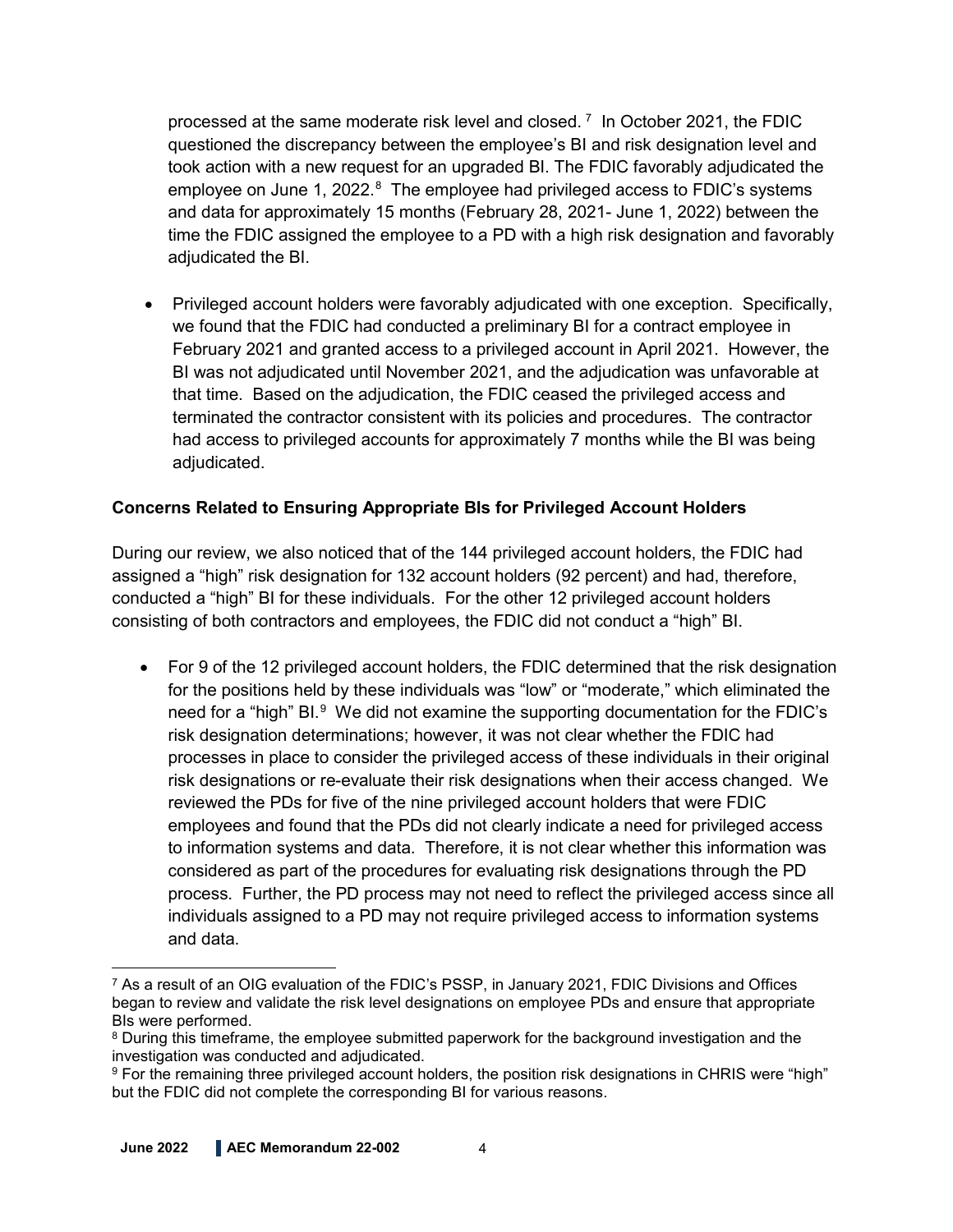Based on further inquiry, we found that the FDIC does not have policies or procedures in place to re-evaluate the risk designations and BI levels for FDIC employees or contractors who transition from being non-privileged account holders to privileged account holders or whose privileged access is increased after they have already started work at the FDIC. Such controls can help ensure that the FDIC considers the risks resulting from a contractor or employee's change in privileged access and that the appropriate BI level is in place before granting the privileged access. Such controls are also consistent with OMB A-130, which requires that "individuals have appropriate authorization and need, *and that the appropriate background investigation is conducted* (emphasis added) prior to granting access."

Additionally, the FDIC's existing BI and information system access controls do not fully mitigate risks in this area. For example, the FDIC may not be aware of the future need for privileged account access at the time a contractor or employee is hired and the risk designation level is determined. An individual may also change job responsibilities and require privileged access that was not originally anticipated or considered in the risk designation level for the position. In addition, the FDIC has not incorporated controls within its Access Request and Certification System (ARCS) to require that the Agency re-evaluate the risk designation and BI level for contractors and employees who transition from non-privileged account holders to privileged ones or whose privileged access is increased.

Thus, the FDIC cannot be sure that certain employees and contractors who are granted privileged access to the FDIC's information systems and related data in the future will have an appropriate risk designation level and related BI. Without proper controls, the FDIC incurs greater risk of unauthorized access to its data and information systems.

#### **FDIC Response**

The FDIC's Chief Information Officer and Chief Operating Officer provided a written response, dated June 16, 2022, to a draft of this memorandum addressing the OIG's concerns. The FDIC agreed that procedures could be improved in this area and plans to perform follow-up work to further assess the extent of risk associated with the OIG's observations and make improvements to procedures and processes as warranted by the end of this calendar year. The response is presented in its entirety in the Appendix.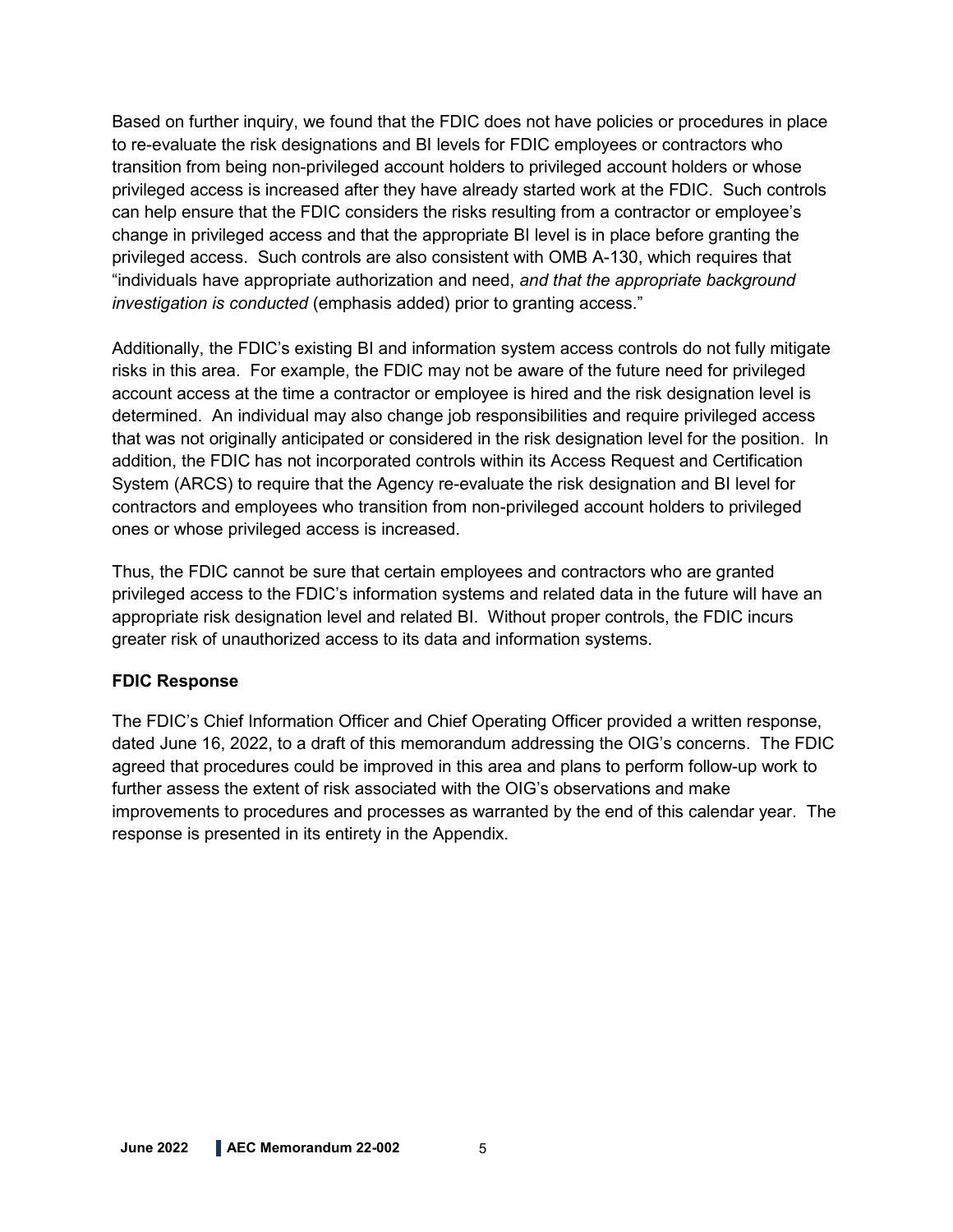| <b>FD G</b> Federal Deposit | <b>Insurance Corporation</b>                                                                                                                                                                                                                                                                                                                                                                                                                                                                                                                                                          |
|-----------------------------|---------------------------------------------------------------------------------------------------------------------------------------------------------------------------------------------------------------------------------------------------------------------------------------------------------------------------------------------------------------------------------------------------------------------------------------------------------------------------------------------------------------------------------------------------------------------------------------|
|                             | <b>Memorandum</b>                                                                                                                                                                                                                                                                                                                                                                                                                                                                                                                                                                     |
| TO:                         | Terry L. Gibson<br>Assistant Inspector General for Audits, Evaluations, and Cyber<br>Digitally signed by<br>SYLVIA                                                                                                                                                                                                                                                                                                                                                                                                                                                                    |
| <b>FROM:</b>                | SYLVIA BURNS<br>Date: 2022.06.16<br><b>BURNS</b><br>Sylvia W. Burns<br>12:2847-04'00<br>Chief Information Officer, Chief Privacy Officer, and Director, Division of Information<br>Technology                                                                                                                                                                                                                                                                                                                                                                                         |
|                             | Digitally signed by DANIEL<br><b>DANIEL BENDLER</b> BENDLER<br>Daniel H. Bendler<br>Date: 2022.06.16 12:20:56 -04'00'<br>Deputy to the Chairman and Chief Operating Officer                                                                                                                                                                                                                                                                                                                                                                                                           |
| DATE:                       | June 16, 2022                                                                                                                                                                                                                                                                                                                                                                                                                                                                                                                                                                         |
| RE:                         | Management Advisory Memorandum   Background Investigations for Privileged Account<br>Holders                                                                                                                                                                                                                                                                                                                                                                                                                                                                                          |
|                             | No. 2021-007                                                                                                                                                                                                                                                                                                                                                                                                                                                                                                                                                                          |
|                             | Thank you for the opportunity to provide a written response to the Office of Inspector General's (OIG)<br>Management Advisory Memorandum, dated June 13, 2022, addressing FDIC background<br>investigations (BI) for privileged account holders (Advisory Memo). The FDIC recognizes the<br>importance of having an effective program for ensuring that FDIC employees and contractors are<br>properly screened and investigated before being granted access to information systems and<br>entrusted with sensitive or confidential information.                                      |
|                             | OIG-Identified Exceptions to Adequacy of Background Investigations                                                                                                                                                                                                                                                                                                                                                                                                                                                                                                                    |
|                             | As described in the Advisory Memo, the OIG reviewed 144 privileged account holders to determine<br>whether their BIs were conducted commensurate with position risk designation levels in the<br>Corporate Human Resources Information System (CHRIS) and whether the BIs were favorably<br>adjudicated, and if not, whether their privileged access was removed in a timely manner. The OIG<br>found (1) an employee whose BI was not commensurate with his or her risk designation level and (2) a<br>contractor with privileged access until their BI was unfavorably adjudicated. |
|                             | With respect to the employee case, we acknowledge that the process could have been better<br>executed. Within the context of the memorandum focusing on privileged users, we note that the<br>change in risk designation associated with the employee was not related to newly-granted privileged<br>access. Rather, the change was due to the FDIC assigning the employee to a new Position Description<br>that had a high risk designation.                                                                                                                                         |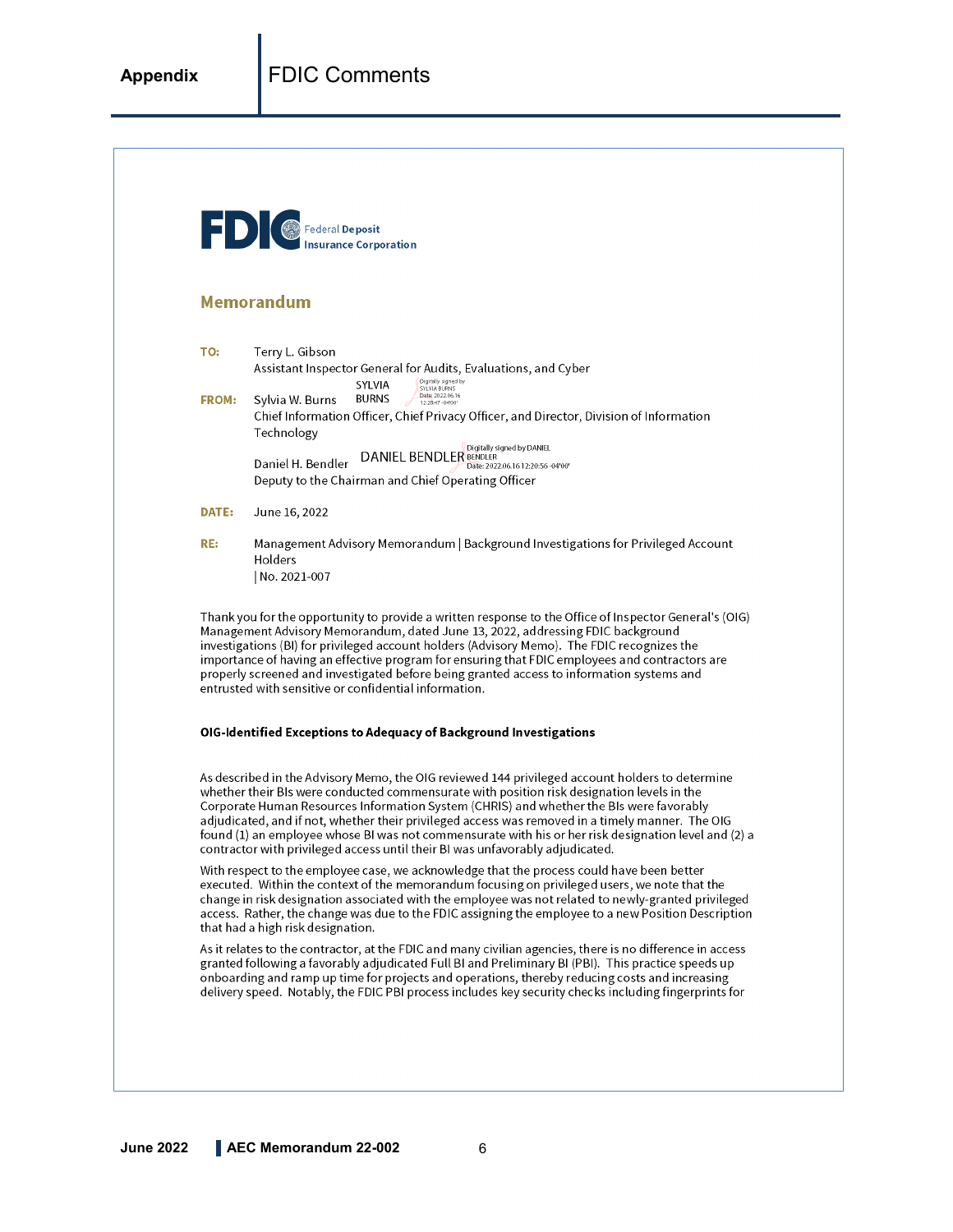criminal history, legal/ethics checks, credit checks, and related requirements. These process elements meaningfully reduce the risk of the FDIC hiring or engaging with a potentially malicious actor.

In addition, the FDIC has several risk mitigations in place to protect IT resources during the period employees and contractors have access to IT systems and data prior to a favorably adjudicated BI. For example:

- Consistent with National Institute of Standards and Technology (NIST) guidance and FDIC Circular 1360.9, Protecting Sensitive Information, FDIC exercises the principle of least privilege by limiting user access permissions to FDIC systems and IT resources only to what is needed for users to complete their job functions. This approach reduces the risk associated with access (including privileged access) to FDIC systems and IT resources.
- Consistent with NIST guidance, the FDIC monitors privileged access accounts. All system administrator's access and activities are logged by the respective system and an enterprise logging tool. Questionable activity and/or concerns are referred to the Insider Threat Program for mitigation or action.
- The FDIC has a process to remove network access when an employee or contractor is terminated. As detailed in the Advisory Memo, the FDIC terminated privileged access and terminated the contractor's support of the FDIC, consistent with the Corporation's policies and procedures.

#### High BI Not Conducted for All Privileged Account Holders

The Advisory Memo notes that the risk designation level for the positions held by nine privileged account holders was "low" or "moderate." Therefore, the FDIC did not conduct "high" BIs for these account holders. The Advisory Memo also notes that the FDIC does not require a "high" risk designation level for all privileged account holders.

There are a number of factors that go into the risk level determination (including magnitude and scope of potential harm inflicted), and therefore, having privileged access does not by itself indicate that a "high" risk designation and high BI is warranted. Other factors include, but are not limited to, access to personal, private, controlled, unclassified, or proprietary information; the potential impact of the position on the efficiency or integrity of the service; and adjustments made based on the program designation and level of supervision.

We reviewed our records and confirmed that the risk designations for those nine privileged account holders are appropriate.

#### Guidance for Re-evaluating Risk Designation Levels when Transitioning From Non-Privileged to **Privileged Account Holders**

The OIG noted that the FDIC did not have policies, procedures, or a requirement within the Access Request and Certification System (ARCS), to re-evaluate risk designation levels for employees or contractors who transition from being non-privileged account holders to privileged account holders, or whose privileged access is increased after they start work at the FDIC. We note that the OIG did not identify any cases where the risk designation level associated with an employee or contractor should have been updated due to the addition of privileged access. Nevertheless, we concur that our procedures could be improved in this area.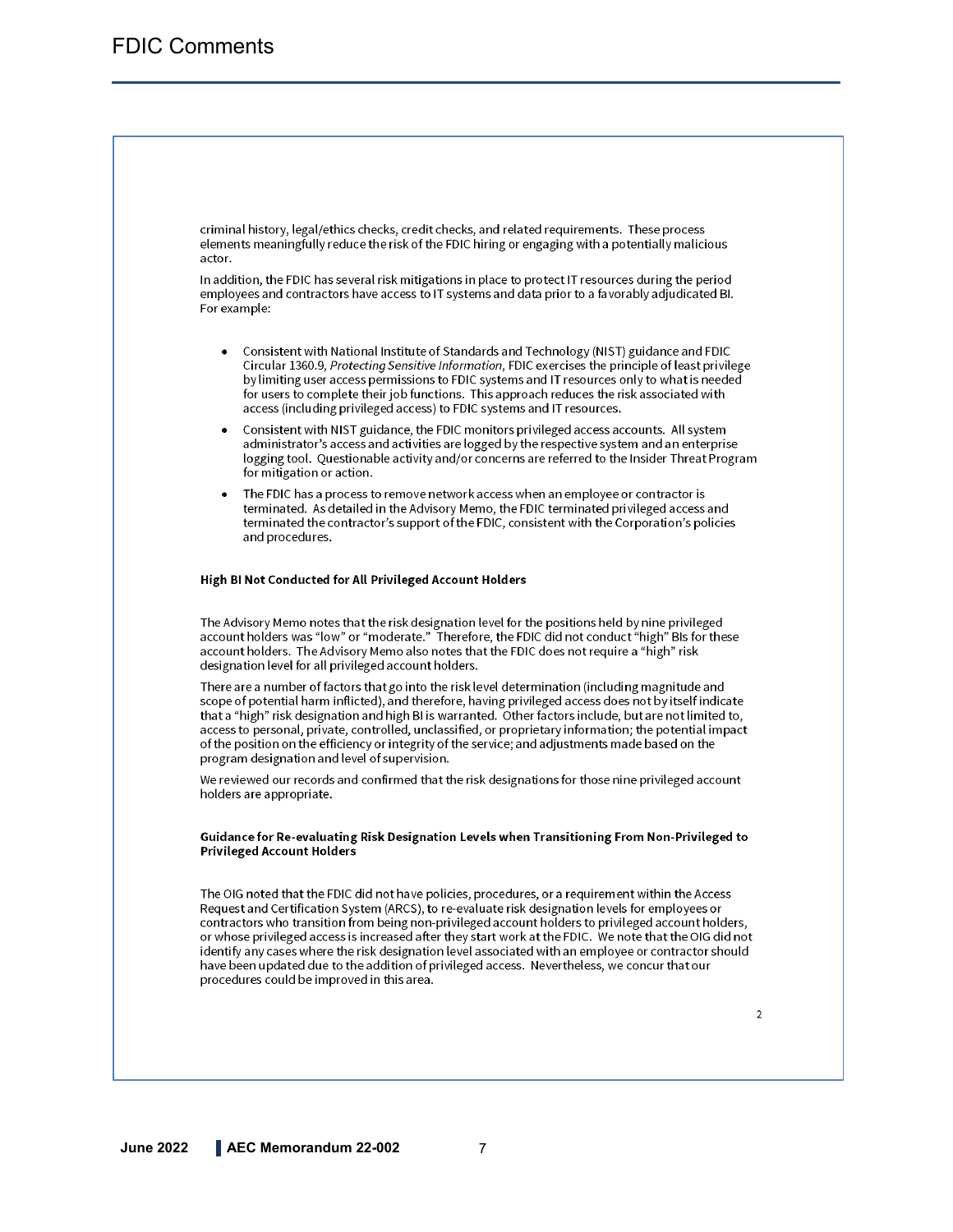#### Planned Steps to Address the OIG's Concerns

The FDIC recognizes that without proper controls, there is a greater risk of unauthorized access to FDIC's data and information systems. In the case of privileged users, that risk is magnified by the extent and nature of those users' responsibilities and access to systems, data, and functions. Accordingly, we plan to perform follow-up work to further assess the extent of risk associated with the OIG's observations and make improvements to procedures and processes as warranted. We expect to complete this work by the end of this calendar year. Specific timelines will be based on the level and complexity of the analysis required.

CC: E. Marshall Gentry, Chief Risk Officer and Director, Office of Risk Management and Internal Controls

Mark F. Mulholland, Deputy Chief Information Officer for Management Montrice G. Yakimov, Chief, IT Risk, Governance, and Policy